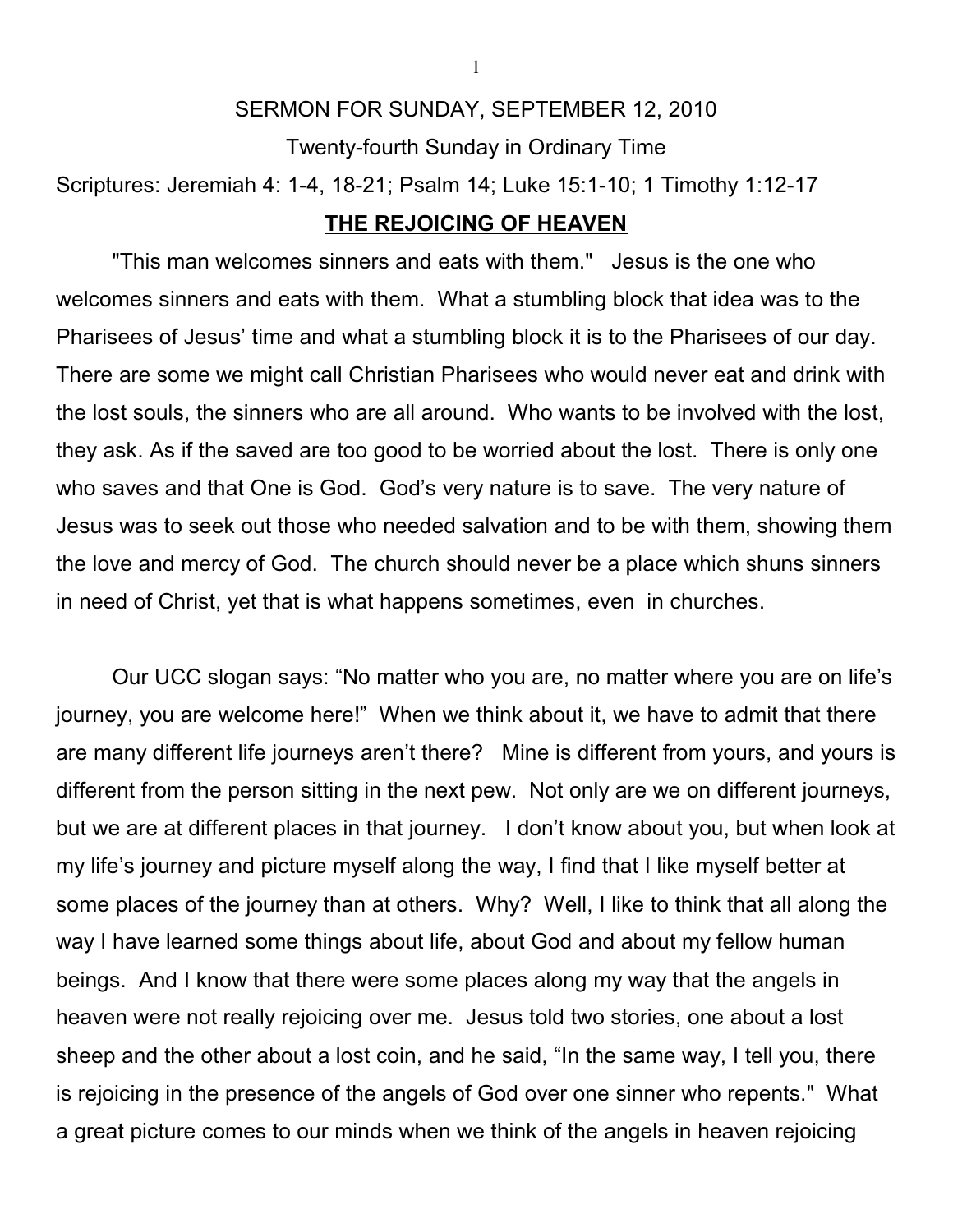over the repentance of one sinner. We in the church should want to be part of that joyful praise party. We need to be about giving the lost a place to be found, a home of acceptance, and a family of sinners saved by grace. When the Christian Pharisees begin to murmur against what we do, we can remind them that it was Jesus who taught us to associate with the lost and to rejoice in those who are found by God.

A family moved into a new home. They came from another city, and they were grateful that they had found a good house in a quiet neighborhood where the children could grow and play and go to school. Their first night in their new home was a Saturday, and shortly after the children had been put to bed, a very loud noise erupted from right across the street! Music was blaring, cars were pulling into the driveway and others were parked up and down the streets. There was shouting and laughter and just plain bedlam! People were even dancing in the driveway! This went on for hours and hours, and the new couple was devastated. Did they have to look forward to this kind of thing every weekend they wondered? How could they raise their young children in an atmosphere like that? What would they do they asked themselves as they sat up that first night talking about their plight?

The next day it did not take long for them to find out the reason for all the noise and partying the night before, and the reason made all the difference in the world. The husband and wife who lived across the street were the parents of a son who had gone off to fight in a war. After many months, the couple had received word that their son had been declared missing in action. The government was trying to find him, but he was presumed dead. Nearly a year passed and the poor parents lived in a state of grief and heartbreak. Then, one day several US Army officials came to their door and told them that their son had been found alive, gravely injured but alive. He had been held as a prisoner all that time, and for some reason he was suddenly set free. Maybe it was because of his injuries. The young man had lost a leg and he suffered from

2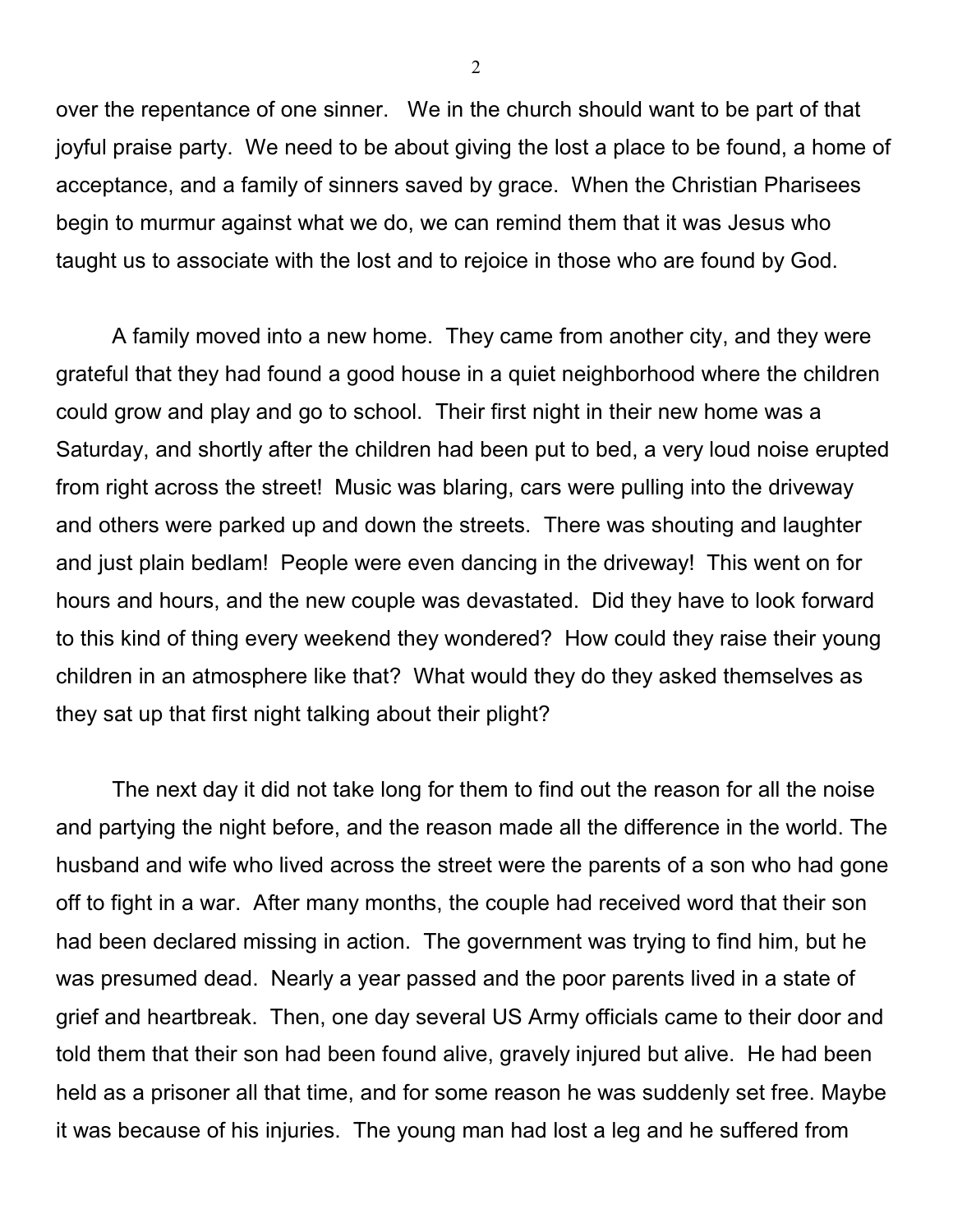repeated infections and pneumonia. He would be in a military hospital in the states until he could recover enough to return home– if he could recover enough.

Yesterday had been the day! He flew home with his parents and arrived there in the evening. His friends, his parents' friends, the townspeople, all wanted to be able to celebrate his homecoming. So, they planned a party, an all-night party, a party with music and dancing, all of the foods the young man had ever said he liked in his whole life: gallons of bubble-gum-flavor ice cream, beer and Coke and Mountain Dew, pizza and his mom's own potato salad, barbecued chicken and ribs, apple pie, jello with lots of whipped cream, and chocolate layer cake. The young soldier was a well-loved hero. He had been lost, but now he was found. The rejoicing had gone on for hours and hours! Everyone had known about the party ahead of time, everyone except the new neighbors. But that was all right, because the next day the new couple across the street decided that they had moved into just the right neighborhood! And they rejoiced too!

Let me be very clear. The church should be in the business of providing the setting and the information which help a person to see their need for Christ, but it is God who does the saving, not the church, and not a person. It is the good shepherd who went out searching for his one lost sheep even though he had 99 others back in the fold. It is the woman who still had nine coins who could not rest until she had looked in every dark corner and found the one coin she had lost.

> By the way, do you know the reason the main character in Jesus' story about the lost coin was a woman? Easy. If it had been a man, he would have just stood in the middle of the house and yelled, "Hey, Honey, do you know where I put my lost coin?" And the woman would have ended up doing what she did anyway.

Seriously though, just as the sheep and the coin could not save themselves, so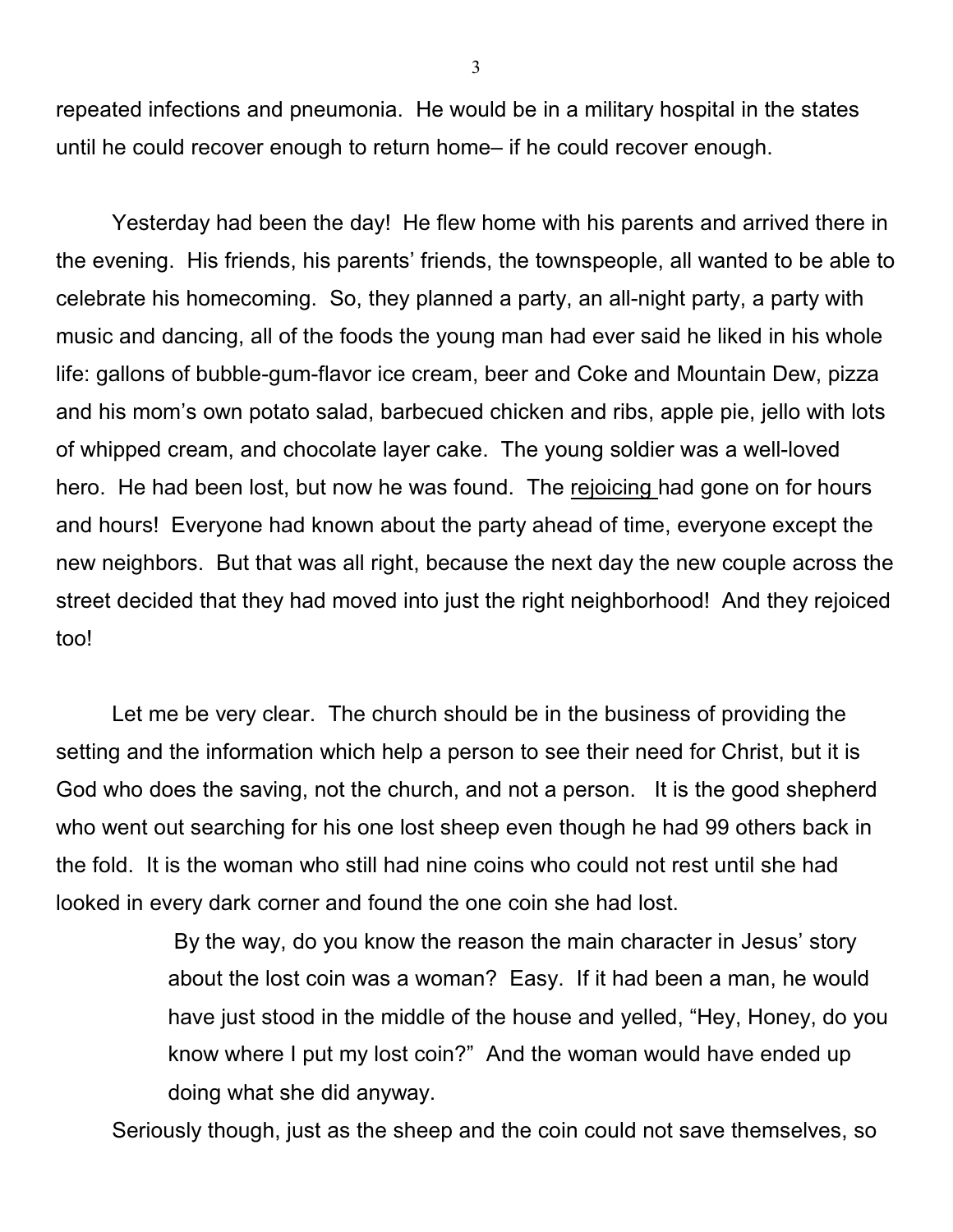we cannot save ourselves. It is the work of God. We only need to be open to the Savior's calling so that God may do God's work and the angels can get heaven's party started.

"A parable is told about an old man who used to meditate each day by the Ganges River in India. One morning he saw a scorpion floating on the water. When the scorpion drifted near the old man he reached to rescue it but was stung by the scorpion. A bit later he tried again and was stung again, the bite swelling his hand and giving him much pain. Another man passing by saw what was happening and yelled at the first man, "Hey, stupid old man, what's wrong with you? Only a fool would risk his life for sake of an ugly, evil creature. Don't you know you could kill yourself trying to save that ungrateful scorpion?" The old man calmly replied, "My friend, just because it is in the scorpion's nature to sting, does not change my nature to save." Henry Nouwen said about this parable, "It is in **God's** nature to save."

God is in the business of looking at the ugliness and evil in men and women and wanting them to be as they were created to be, pure and holy and good. Pretty tall order considering some of the creepy people who live on this earth. Yet, there were creepy people in Jesus's day too. They were the ones he sat down at the table with, those he ate with, the sinners. God has a long history of waiting for sinners to come to their senses, to choose God's way instead of their own selfish desires which always leads to destruction. Listen to the words of the prophet Jeremiah once again:

22 "My people are fools;

they do not know me.

 They are senseless children; they have no understanding. They are skilled in doing evil; they know not how to do good."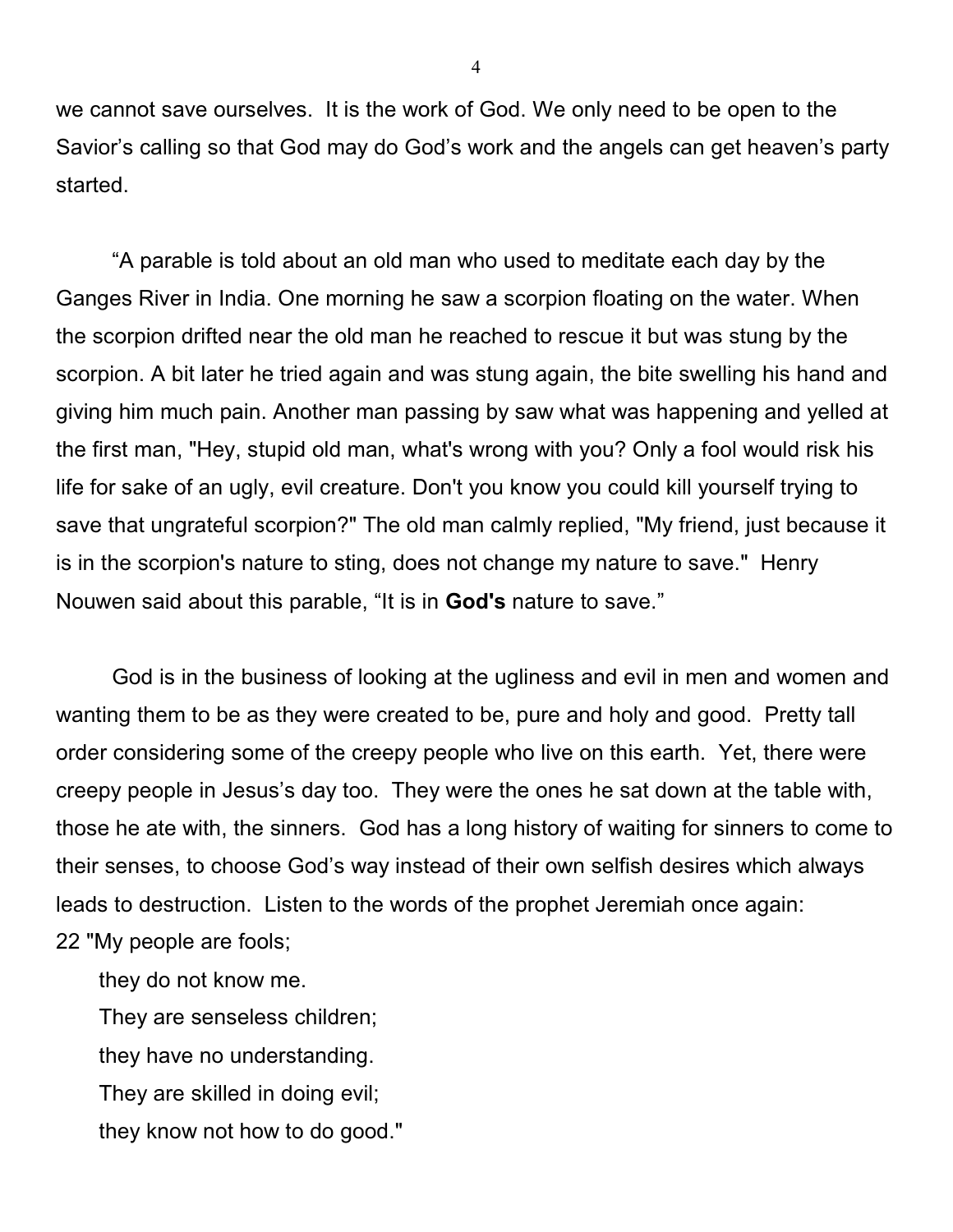23 I looked at the earth,

 and it was formless and empty; and at the heavens, and their light was gone.

Jeremiah was not called the "weeping prophet" for no reason. For forty years he preached against the kingdom of Judah for their apostasy and their turning away from the Lord. He endured so much for the sake of his people; beatings, imprisonment, and even being thrown into a muddy cistern. He looked at the state of the people of Judah, who even in the midst of destruction looked to their enemies and not to God for help, and he saw that they had become like the earth before God had created light. Their light was gone. There is no rejoicing in heaven in their future, no breaking through of the kingdom of God into their lives. They were all emptiness and darkness.

Jesus Christ said, "I am the light of the world. Whoever follows me will never walk in darkness, but will have the light of life." Jesus came as the light of the world, and he brought it into the darkest corners, into places that no one ever thought that the Son of God would or should go. He shared meals with the worst of the worst, the business of Jesus is still the business of ministering to the worst of the worst. Does that include the drug addicts and those with AIDS? Yes! Does that include those who are in prison? Yes! Does that include those who lie to us and steal from us, those who cheat us every chance they get. Yes! You might wonder how I can say that. Let me explain it this way. If Jesus came into this church this morning, sat in our pews, sang from our hymnal, and drank coffee with us downstairs, this is what he would find. He would find people who still need to be saved as the expression goes– people who have yet to make up their minds and choose to believe in Jesus as Savior. And he would find other people who have already "decided to follow Jesus" as the hymn says, but who have gotten off track and found it easier and easier to give in to sin. Would

5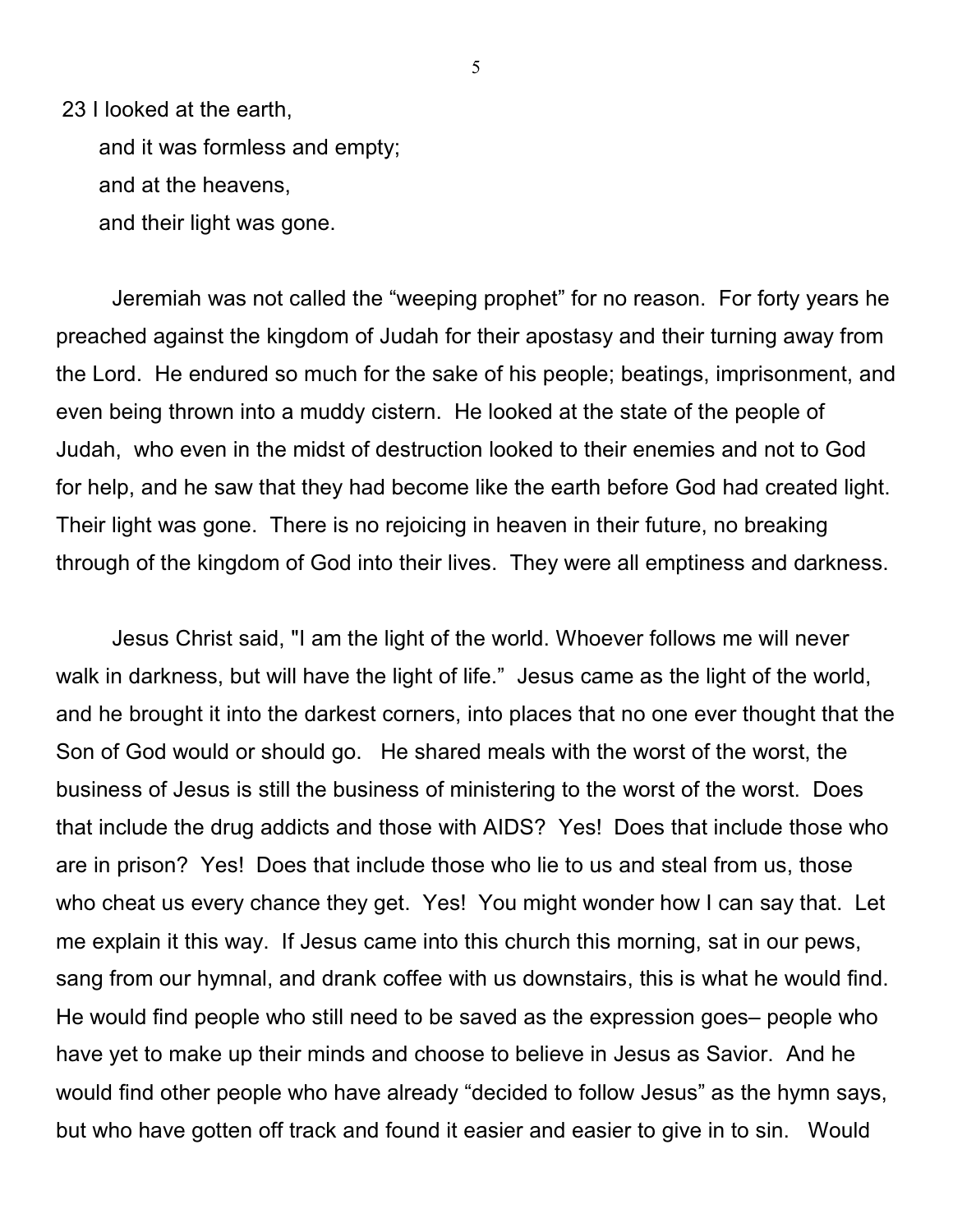Jesus walk away from the worst among us? I say no, But to me the even greater mercy is that he would not and does not walk away from the rest of us– we who already know him and yet tend to stop fully trusting in him to guide our lives and turn to our own ways like lost sheep.

Friends, the church is a sacred place with a sacred calling. Here we are to be welcoming to all from the highest to the lowest, for who knows which one most needs to be found by God. We provide the place, the church, and we provide ourselves, never forgetting who we are. You or I may be one of the lost or one of the found –either way we need to celebrate every time someone is found because it is very, very scary to be lost. Have you ever been lost, physically lost– not knowing where you were? We always look at these parables of Jesus through the eyes the shepherd or the woman, but what if we look at the story through the eyes of the one lost? How does the lost sheep feel when it is dark and he is alone, when he is caught in the thorns and can't get loose as he listens to the call of the wolf in the not too great distance? It must be horrible. Still, millions of human beings have experienced that lostness and have discovered what it means when God in the person of Jesus Christ seeks them out and finds them. It is our story personally, and it is the church's story too. We are a family of people who share the history of lostness and found-ness.

Maybe you are here this morning still in that lost place. Perhaps you are always hiding in some corner afraid to admit to yourself that you need help, the help of God. You have come to the right place. We all begin in the same place with God, sinners in the need of God's grace. It is how you end up that makes the difference.

Francis Thompson wrote a poem called "The Hound of Heaven" over 100 years ago. It is the story of a man pursued by God throughout his life, the man always looking for love, searching for fulfillment but never finding it because he avoids the

6